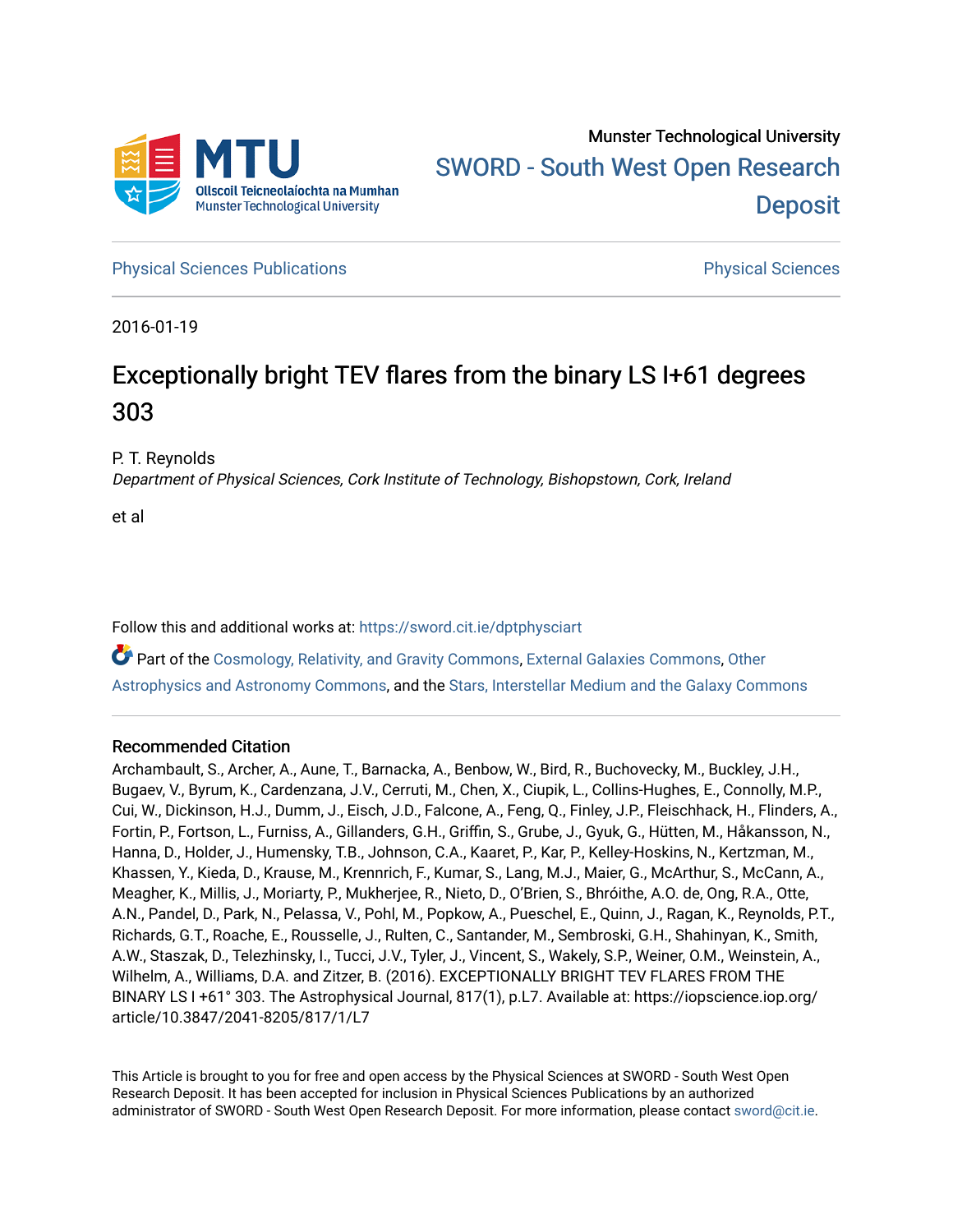

## EXCEPTIONALLY BRIGHT TEV FLARES FROM THE BINARY LS I  $+61^{\circ}$  303

<span id="page-1-8"></span><span id="page-1-7"></span><span id="page-1-6"></span><span id="page-1-5"></span><span id="page-1-4"></span><span id="page-1-3"></span><span id="page-1-2"></span><span id="page-1-1"></span><span id="page-1-0"></span>S. Archambault<sup>[1](#page-1-0)</sup>, A. Archer<sup>[2](#page-1-1)</sup>, T. Aune<sup>[3](#page-1-2)</sup>, A. Barnacka<sup>[4](#page-1-3)</sup>, W. Benbow<sup>[5](#page-1-4)</sup>, R. Bird<sup>[6](#page-1-5)</sup>, M. Buchovecky<sup>3</sup>, J. H. Buckley<sup>2</sup>, V. Bugaev<sup>[2](#page-1-1)</sup>, K. Byrum<sup>[7](#page-1-6)</sup>, J. V Cardenzana<sup>[8](#page-1-7)</sup>, M. Cerruti<sup>[5](#page-1-4)</sup>, X. Chen<sup>[9](#page-1-8)[,10](#page-1-9)</sup>, L. Ciupik<sup>[11](#page-1-10)</sup>, E. Collins-Hughes<sup>[6](#page-1-5)</sup>, M. P. Connolly<sup>[12](#page-1-11)</sup>, W. Cui<sup>[13](#page-1-12)</sup>, H. J. Dickinson<sup>[8](#page-1-7)</sup>, J. Dumm<sup>[14](#page-1-13)</sup>, J. D. Eisch<sup>8</sup>, A. Falcone<sup>[15](#page-1-14)</sup>, O. Feng<sup>13</sup>, J. P. Finley<sup>13</sup>, H. Fleischhack<sup>[10](#page-1-9)</sup>, A. Flinders<sup>[16](#page-1-15)</sup>, P. Fortin<sup>[5](#page-1-4)</sup>, L. Fortson<sup>[14](#page-1-13)</sup>, A. Furniss<sup>[17](#page-1-16)</sup>, G. H. Gillanders<sup>[12](#page-1-11)</sup>, S. Griffin<sup>[1](#page-1-0)</sup>, J. Grube<sup>[11](#page-1-10)</sup>, G. Gyuk<sup>11</sup>, M. Hütten<sup>[10](#page-1-9)</sup>, N. Håkansson<sup>[9](#page-1-8)</sup>, D. Hanna<sup>[1](#page-1-0)</sup>, J. Holder<sup>[18](#page-1-17)</sup>, T. B. Humensky<sup>[19](#page-1-18)</sup>, C. A. Johnson<sup>[20](#page-1-19)</sup>, P. Kaaret<sup>[21](#page-1-20)</sup>, P. Kar<sup>[16](#page-1-15)</sup>, N. Kelley-Hoskins<sup>[10](#page-1-9)</sup>, M. Kertzman<sup>[22](#page-1-21)</sup>, Y. Khassen<sup>[6](#page-1-5)</sup>, D. Kieda<sup>[16](#page-1-15)</sup>, M. Krause<sup>[10](#page-1-9)</sup>, F. Krennrich<sup>[8](#page-1-7)</sup>, S. Kumar<sup>[18](#page-1-17)</sup>, M. J. Lang<sup>[12](#page-1-11)</sup>, G. Maier<sup>10</sup>, S. McArthur<sup>[13](#page-1-12)</sup>, A. McCann<sup>[1](#page-1-0)</sup>, K. Meagher<sup>[23](#page-1-22)</sup>, J. Millis<sup>[24](#page-1-23)</sup>, P. Moriarty<sup>[12](#page-1-11)</sup>, R. Mukherjee<sup>[25](#page-1-24)</sup>, D. Nieto<sup>[19](#page-1-18)</sup>, S. O'Brien<sup>[6](#page-1-5)</sup>, A. O'Faoláin de Bhróithe<sup>[10](#page-1-9)</sup>, R. A. Ong<sup>[3](#page-1-2)</sup>, A. N. Otte<sup>[23](#page-1-22)</sup>, D. Pandel<sup>[26](#page-1-25)</sup>, N. Park<sup>[27](#page-1-26)</sup>, V. Pelassa<sup>[5](#page-1-4)</sup>, M. Pohl<sup>[9](#page-1-8)[,10](#page-1-9)</sup>, A. Popkow<sup>3</sup>, E. PUESCHEL<sup>[6](#page-1-5)</sup>, J. OUINN<sup>6</sup>, K. Ragan<sup>[1](#page-1-0)</sup>, P. T. Reynolds<sup>[28](#page-1-27)</sup>, G. T. Richards<sup>[23](#page-1-22)</sup>, E. Roache<sup>[5](#page-1-4)</sup>, J. Rousselle<sup>[3](#page-1-2)</sup>, C. Rulten<sup>[14](#page-1-13)</sup>, M. Santander<sup>[25](#page-1-24)</sup>, G. H. Sembroski<sup>[13](#page-1-12)</sup>, K. Shahinyan<sup>[14](#page-1-13)</sup>, A. W. Smith<sup>[29](#page-1-28)</sup>, D. Staszak<sup>[1](#page-1-0)</sup>, I. Telezhinsky<sup>[9](#page-1-8)[,10](#page-1-9)</sup>, J. V. Tucci<sup>13</sup>, J. Tyler<sup>[1](#page-1-0)</sup>, S. Vincent<sup>[10](#page-1-9)</sup>, S. P. Wakely<sup>[27](#page-1-26)</sup>, O. M. Weiner<sup>[19](#page-1-18)</sup>, A. Weinstein<sup>[8](#page-1-7)</sup>, A. Wilhelm<sup>[9](#page-1-8)[,10](#page-1-9)</sup>, D. A. Williams<sup>[20](#page-1-19)</sup>, and B. Zitzer<sup>[7](#page-1-6)</sup> Physics Department, McGill University, Montreal, QC H3A 2T8, Canada<br><sup>2</sup> Department of Physics, Washington University, St. Louis, MO 63130, USA<br><sup>3</sup> Department of Physics and Astronomy, University of California, Los Angeles, <sup>3</sup> Department of Physics and Astronomy, University of California, Los Angeles, CA 90095, USA<br><sup>4</sup> Harvard-Smithsonian Center for Astrophysics, 60 Garden Street, Cambridge, MA 02138, USA<br><sup>5</sup> Fred Lawrence Whipple Observato 11 Astronomy Department, Adler Planetarium and Astronomy Museum, Chicago, IL 60605, USA<br><sup>12</sup> School of Physics, National University of Ireland Galway, University Road, Galway, Ireland <sup>13</sup> Department of Physics and Astronomy, Purdue University, West Lafayette, IN 47907, USA<br><sup>14</sup> School of Physics and Astronomy, University of Minnesota, Minneapolis, MN 55455, USA<br><sup>15</sup> Department of Astronomy and Astrophy <sup>18</sup> Department of Physics and Astronomy and the Bartol Research Institute, University of Delaware, Newark, DE 19716, USA<br><sup>19</sup> Physics Department, Columbia University, New York, NY 10027, USA<br><sup>20</sup> Santa Cruz Institute for

<span id="page-1-18"></span><span id="page-1-17"></span><span id="page-1-16"></span><span id="page-1-15"></span><span id="page-1-14"></span><span id="page-1-13"></span><span id="page-1-12"></span><span id="page-1-11"></span><span id="page-1-10"></span><span id="page-1-9"></span>

University of Maryland, College Park/NASA GSFC, College Park, MD 20742, USA

Received 2015 October 14; accepted 2015 December 22; published 2016 January 19

#### ABSTRACT

<span id="page-1-28"></span><span id="page-1-27"></span><span id="page-1-26"></span><span id="page-1-25"></span><span id="page-1-24"></span><span id="page-1-23"></span><span id="page-1-22"></span><span id="page-1-21"></span><span id="page-1-20"></span><span id="page-1-19"></span>The TeV binary system LS I +61 $\degree$  303 is known for its regular, non-thermal emission pattern that traces the orbital period of the compact object in its 26.5 day orbit around its B0 Ve star companion. The system typically presents elevated TeV emission around apastron passage with flux levels between 5% and 15% of the steady flux from the Crab Nebula (>300 GeV). In this article, VERITAS observations of LS I +61° 303 taken in late 2014 are presented, during which bright TeV flares around apastron at flux levels peaking above 30% of the Crab Nebula flux were detected. This is the brightest such activity from this source ever seen in the TeV regime. The strong outbursts have rise and fall times of less than a day. The short timescale of the flares, in conjunction with the observation of 10 TeV photons from LS I +61<sup>°</sup> 303 during the flares, provides constraints on the properties of the accelerator in the source.

Key words: binaries: general – gamma-rays: general – stars: individual (LS I +61 $^{\circ}$  303, VER J0240+612) – X-rays: binaries

## 1. INTRODUCTION

High-mass X-ray binaries (HMXBs) are a class of binary system that consist of a compact object (either a black hole or a neutron star) and a massive stellar companion and emit in X-rays. The current generation of imaging atmospheric-Cherenkov telescopes (IACTs) has facilitated the study of HMXBs which exhibit TeV emission. The class of TeV

binaries is quite sparse, consisting of only a handful of sources: PSR B1259–63 (Aharonian et al. [2005a](#page-5-0)), LS 5039 (Aharonian et al. [2005b](#page-5-1)), LS I +61° 303 (Albert et al. [2006](#page-5-2)), HESS J0632  $+057$  (Aharonian et al. [2007](#page-5-3)), and 1FGL J1018.6-5856 (Abramowski et al. [2015](#page-5-4)). TeV 2032+413 (Lyne et al. [2015](#page-5-5)) is a new candidate TeV binary and its membership of the class is expected to be confirmed by enhanced high-energy emission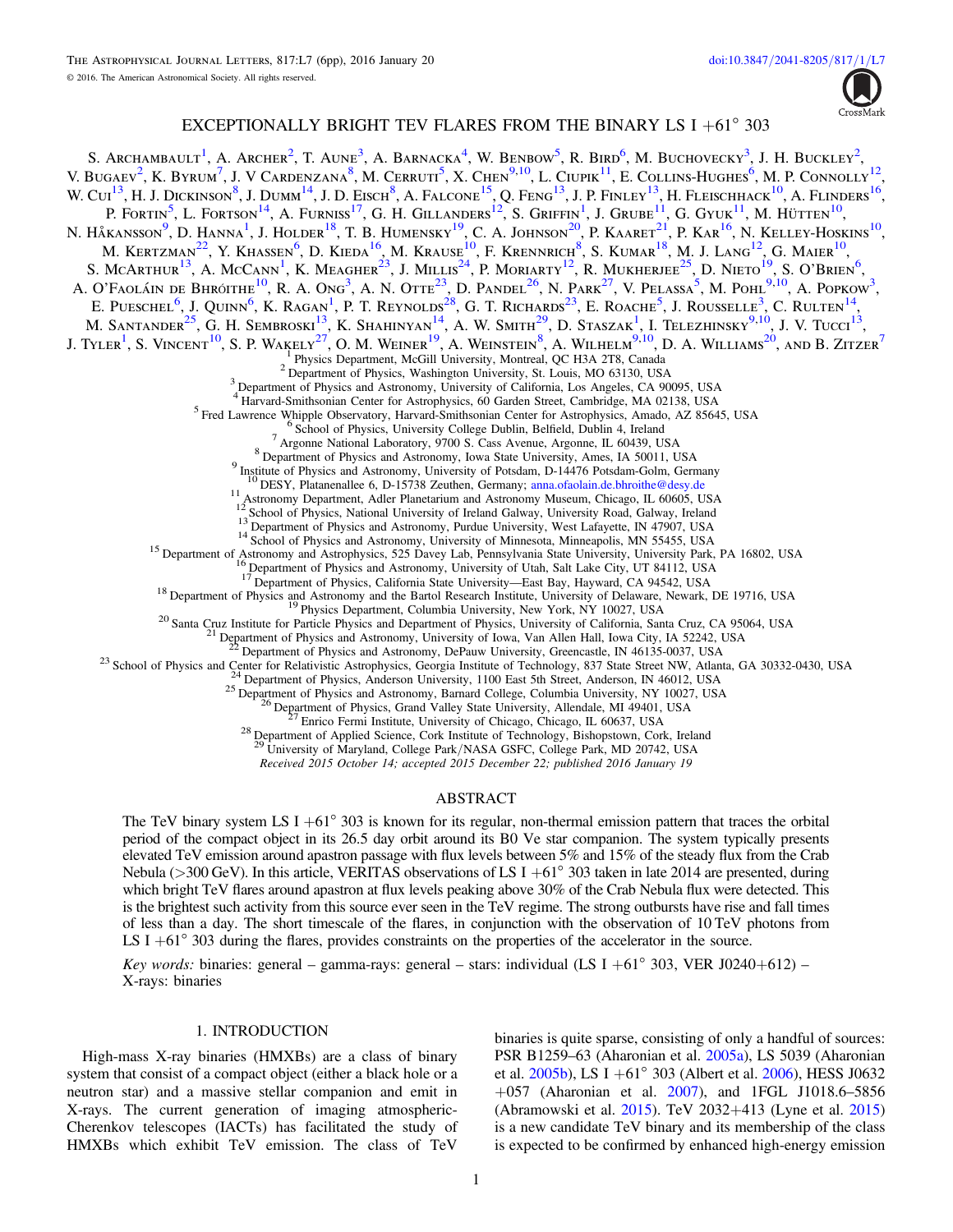during the anticipated periastron in early 2018. Of these systems, only the compact objects of PSR B1259–63 and TeV 2032+413 have been firmly identified as pulsars. There is still a large degree of ambiguity concerning the nature of the compact object within the other systems. Consequently, the fundamental mechanism responsible for the TeV emission remains uncertain.

The orbital periods of TeV-emitting HMXBs vary from several days (LS 5039) to many years (TeV 2032+413). As the TeV emission varies strongly as a function of the orbital phase, the various sources may only have short windows during which they can be detected in the TeV regime. LS I +61 $^{\circ}$  303 is a northern hemisphere source with a short enough orbital period to allow for regular study over multiple orbits with TeV instruments.

Located at a distance of ∼2 kpc (Frail & Hjellming [1991](#page-5-6)), LS I  $+61^{\circ}$  303 is composed of a B0 Ve star and a compact object (Hutchings & Crampton [1981](#page-5-7); Casares et al. [2005](#page-5-8)). The observed multiwavelength emission is variable at all energies and modulated with a period of  $P \approx 26.5$  days, believed to be associated with the orbital motion of the binary system (Taylor & Gregory [1982](#page-6-0); Paredes et al. [1994](#page-6-1), [1997;](#page-5-9) Albert et al. [2006](#page-5-2); Esposito et al. [2007;](#page-5-10) Acciari et al. [2008](#page-5-11); Abdo et al. [2009](#page-5-12)). Shorter timescale variability has also been detected in X-rays (Smith et al. [2009;](#page-6-2) Torres et al. [2012](#page-6-3)) and hinted at in the TeV range (Aliu et al. [2013](#page-5-13)). Additionally, the source exhibits a periodic superorbital modulation with a period of  $P_{\text{sub}} \approx 4.5$ years in H $\alpha$  emission (Zamanov & Martí [2000](#page-6-4)) and in radio (Gregory [2002](#page-5-14)), X-ray (Li et al. [2012](#page-5-15)), and GeV (Ackermann et al. [2013](#page-5-16)) bands. This modulation could be attributed to precessing relativistic jets if the compact object is a black hole or to cyclic variations of the B0 Ve star envelope if the compact object is a neutron star.

Radial velocity measurements show the orbit to be elliptical with eccentricity  $e = 0.537 \pm 0.034$ , with periastron occurring around phase  $\phi = 0.275$ , apastron at  $\phi = 0.775$ , superior conjunction at  $\phi = 0.081$  and inferior conjunction at  $\phi = 0.313$  (Aragona et al. [2009](#page-5-17)). The periastron distance between the star and the compact object is estimated to be  $2.84 \times 10^{12}$  cm (0.19 AU) and the apastron distance to be  $9.57 \times 10^{12}$  cm (0.64 AU) (Dubus [2013](#page-5-18)). The inclination of the system is not precisely known but is expected to lie in the range  $10^{\circ}$ –60° according to Casares et al. ([2005](#page-5-8)), leading to some uncertainty in the orbital parameters.

In this work, we present the results of the VERITAS campaign on LS I +61 $\degree$  303 in 2014 October–December. During this time, VERITAS observed historically bright flares from LS I +61 $\degree$  303, with the source exhibiting flux levels a factor of 2–3 times higher than ever observed.

#### 2. OBSERVATIONS

The VERITAS IACT array, located in southern Arizona  $(1.3 \text{ km} \text{ a.s.}$ .,  $31^{\circ}40'$ N,  $110^{\circ}57'$ W) consists of four 12 m diameter Davies–Cotton design optical telescopes. VERITAS is sensitive to photons with energies from 85 GeV to 30 TeV and can detect a 1% Crab Nebula source in approximately 25 hr (Park  $2015$ ).<sup>[30](#page-2-0)</sup> For a full description of the hardware components and analysis methods utilized by VERITAS, see Acciari et al. ([2008](#page-5-11)), Holder et al. ([2008](#page-5-19)), Kieda ([2013](#page-5-20)), and references therein.

<span id="page-2-1"></span>

Figure 1. Light curve of LS I +61 $\degree$  303 during the 2014 observation season shown as a function of orbital phase in nightly bins. The phase range is shown from 0.45 to 0.45 as the VERITAS observations commenced around a phase of  $\phi = 0.5$  in each orbit. The data for the first orbit (October) are shown with orange circles, while the second orbit (November) is represented by purple diamonds, and the third (December) by blue squares. Flux upper limits at the 99% confidence level (using the unbounded approach of Rolke et al. [2005](#page-6-6)) are shown for points with significance  $\langle 3\sigma \rangle$  and are represented by arrows.

In the 2014 season, VERITAS observations of LS I  $+61^{\circ}$  303 were taken from October 16 (MJD 56946) to December 12 (MJD 57003), comprising a total of 23.3 hr of quality-selected livetime. These observations sampled three separate orbital periods, covering the orbital phase interval  $\phi = 0.5$ –0.2 (see Figure [1](#page-3-0) and Table 1). Over the entire set of observations, a total of 443 excess events  $(N_{on} = 705,$  $N_{\text{off}} = 2883$ ,  $\alpha = 0.0909$ ) above an energy threshold of 300 GeV were detected above background. This is equivalent to a statistical significance of 21 standard deviations  $(21\sigma,$ calculated using Equation (17) of Li & Ma  $1983$ ). The 300 GeV energy threshold applies to all fluxes and upper limits presented hereinafter.

During the first orbit observed (in October), the source presented the largest of its flares (hereinafter "F1"), beginning on 2014 October 17 (MJD 56947,  $\phi = 0.55$ ). The source is not significantly detected before the onset of this flare: the flux is constrained to be less than  $0.15 \times 10^{-11}$  cm<sup>-2</sup> s<sup>-1</sup> at a 99% confidence level (Rolke et al. [2005](#page-6-6)) on October 16 (MJD 56946,  $\phi = 0.52$ ). The emission during F1 reached a peak flux of  $(3.20 \pm 0.34) \times 10^{-11}$  cm<sup>-2</sup> s<sup>-1</sup> on October 18 (MJD 56948,  $\phi = 0.60$ , equivalent to approximately 30% of the Crab Nebula flux above the same energy threshold of 300 GeV. This represents the largest flux ever detected from the source. Unfortunately, observations were limited by poor weather conditions the following two nights and only recommenced on October 20 (MJD 56950), by which time the flux from the source had already decreased. During the second orbital passage in November, VERITAS detected another period of elevated flux ("F2") from the source at similar orbital phases ( $\phi = 0.55{\text -}0.65$ ) with peak emission of  $(2.02 \pm 0.22) \times 10^{-11}$  cm<sup>-2</sup> s<sup>-1</sup> on November 14 (MJD 56975,  $\phi = 0.61$ ).

As an initial test to show that the TeV flux is not stable, the light curves of each orbit were fitted with a constant flux model. Both F1 and F2 were found to be inconsistent with this model at the 10 $\sigma$  level using a simple  $\chi^2$  test. A test for variability on a nightly timescale was then performed over the complete time range of these observations. For each pair of nightly separated

<span id="page-2-0"></span><sup>30</sup> http://[veritas.sao.arizona.edu](http://veritas.sao.arizona.edu/specifications)/specifications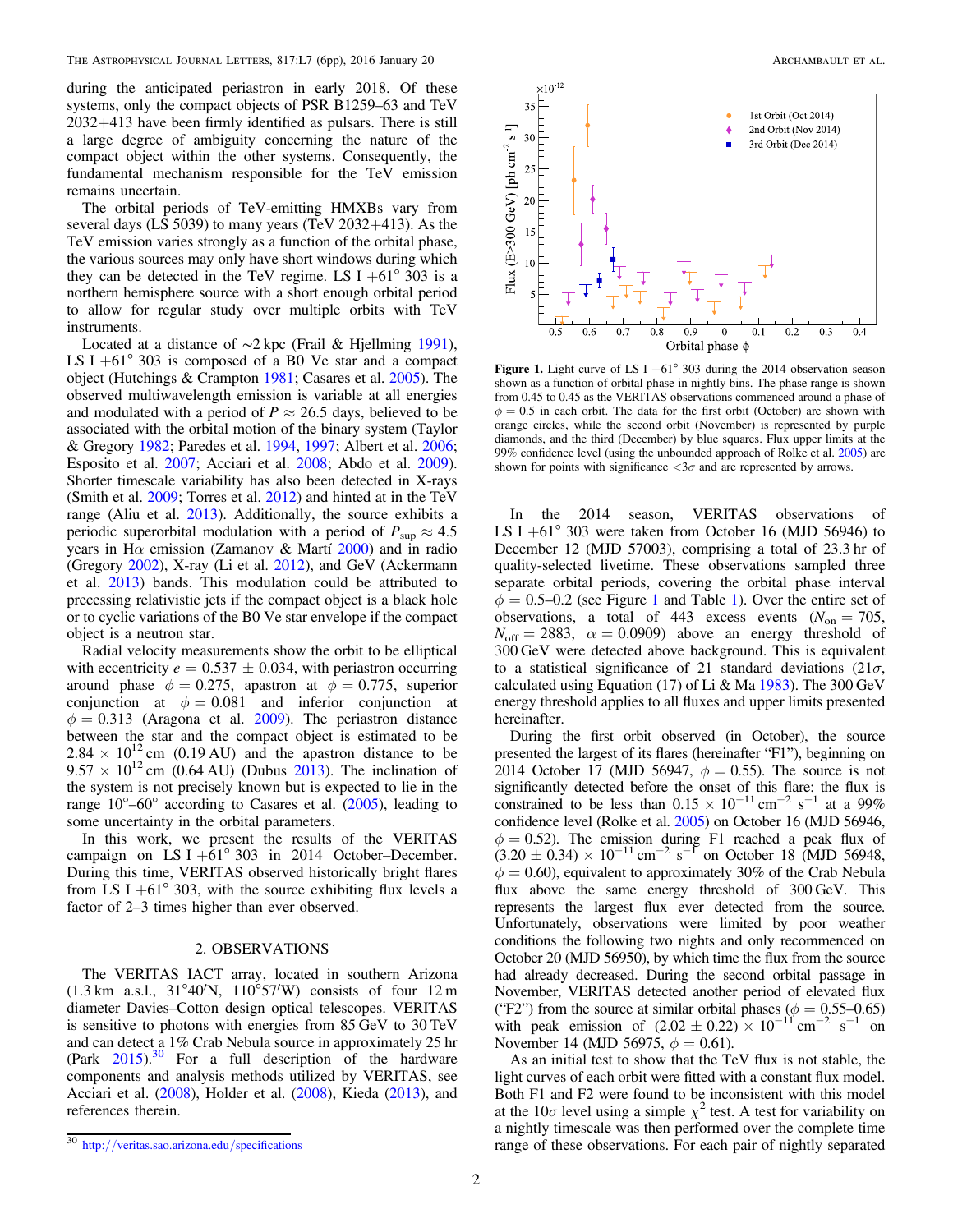<span id="page-3-0"></span>The Astrophysical Journal Letters, 817:L7 (6pp), 2016 January 20 Archambault et al.

Table 1 VERITAS Observations of LS I +61° 303 in 2014

| Date <sup>a</sup> | Orbital       | Flux(>300 GeV)                                        | Duration  | $S(F_1 \neq F_2)$ |
|-------------------|---------------|-------------------------------------------------------|-----------|-------------------|
| (MJD)             | Phase, $\phi$ | $(\times 10^{-11}$ cm <sup>-2</sup> s <sup>-1</sup> ) | (minutes) | $(\sigma)$        |
| 56946.3           | 0.52          | < 0.15                                                | 24.5      | .                 |
| 56947.3           | 0.55          | $2.32 \pm 0.54$                                       | 21.0      | 5.15              |
| 56948.3           | 0.60          | $3.20 \pm 0.34$                                       | 74.5      | 1.38              |
| 56950.3           | 0.67          | < 0.47                                                | 51.5      | $\ldots$          |
| 56951.3           | 0.71          | < 0.64                                                | 51.1      | 0.94              |
| 56952.3           | 0.75          | < 0.55                                                | 51.0      | 0.56              |
| 56954.3           | 0.82          | < 0.28                                                | 51.1      | .                 |
| 56956.3           | 0.90          | ${<}0.86$                                             | 51.5      | .                 |
| 56958.3           | 0.97          | < 0.38                                                | 50.3      | .                 |
| 56960.3           | 0.05          | < 0.46                                                | 50.7      | .                 |
| 56962.3           | 0.12          | ${<}0.96$                                             | 50.7      | .                 |
| 56973.2           | 0.54          | < 0.53                                                | 25.5      | .                 |
| 56974.2           | 0.58          | $1.30 \pm 0.34$                                       | 34.4      | 3.63              |
| 56975.2           | 0.61          | $2.02 \pm 0.22$                                       | 111.3     | 1.80              |
| 56976.3           | 0.65          | $1.55 \pm 0.25$                                       | 65.4      | 1.42              |
| 56977.2           | 0.69          | < 0.94                                                | 54.5      | 3.74              |
| 56979.2           | 0.76          | < 0.85                                                | 25.7      | .                 |
| 56981.3           | 0.84          | < 0.53                                                | 51.3      |                   |
| 56982.3           | 0.88          | < 1.02                                                | 25.7      | 0.57              |
| 56983.3           | 0.92          | < 0.58                                                | 33.4      | 0.62              |
| 56985.2           | 0.99          | < 0.82                                                | 48.8      | .                 |
| 56987.2           | 0.06          | < 0.69                                                | 51.9      | .                 |
| 56989.2           | 0.14          | < 1.13                                                | 51.6      | .                 |
| 57001.1           | 0.59          | < 0.66                                                | 64.6      |                   |
| 57002.1           | 0.63          | $0.72 \pm 0.12$                                       | 144.3     | 2.67              |
| 57003.1           | 0.67          | $1.06 \pm 0.20$                                       | 80.2      | 1.48              |

Notes. The errors quoted on the flux are statistical only. The last column shows the pre-trials significance of the flux difference for each pair of nightly separated fluxes in units of standard deviation. The significance is only shown after the second entry of the pair. The sections show the division of the data across the three sets of observations taken in October, November, and December, respectively.

<sup>a</sup> Start of observations.

fluxes ( $F_1, F_2$ ) with statistical errors ( $\sigma_1, \sigma_2$ ), the absolute value of the difference of the fluxes was calculated and the errors propagated using the usual variance formula. Assuming that the fluxes and errors are normally distributed, the probability that the two fluxes are not the same (i.e.,  $F_1 \neq F_2$ ) was found in terms of the standard deviation by dividing the difference by its error (e.g., Behnke et al. [2013](#page-5-22), p. 7):

$$
S(F_1 \neq F_2) = \frac{|F_1 - F_2|}{\sqrt{(\sigma_1^2 + \sigma_2^2)}}.
$$
 (1)

For the nights on which there was not a significant detection of the source (presented as upper limits in Figure [1](#page-2-1) and Table [1](#page-3-0)), the insignificant data points and their corresponding errors were used for the calculation. The most significant difference was found between the first and second nights of F1, with a pretrials significance of  $5.15\sigma$  corresponding to a post-trials significance of  $4.66\sigma$  when accounting for the 12 pairs of nightly separated observations. Overall, the data are too sparsely sampled to allow a good measurement of the rise and fall times of the flares. However, the strong statistical indication of nightly variability and the sharp transition from a

<span id="page-3-1"></span>Table 2 Spectral Parameters of the Power Law Fits to the Observations of LS I  $+61^{\circ}$  303 in the Energy Range 0.3–20 TeV

| Observations     | Normalization $(\times 10^{-12}$ cm <sup>-2</sup><br>$s^{-1}$ TeV <sup>-1</sup> ) | Spectral Index                       |
|------------------|-----------------------------------------------------------------------------------|--------------------------------------|
| All (average)    | $1.8 \pm 0.1_{stat} \pm 0.4_{sys}$                                                | $2.34 \pm 0.07_{stat} \pm 0.3_{sys}$ |
| $F1$ (Oct 17-18) | $8.6 \pm 1.0_{stat} \pm 1.7_{sys}$                                                | $2.24 \pm 0.12_{stat} \pm 0.3_{sys}$ |
| $F2$ (Nov 13-15) | $4.8 \pm 0.4$ <sub>stat</sub> $\pm 1.0$ <sub>sys</sub>                            | $2.36 \pm 0.12_{stat} \pm 0.3_{sys}$ |

flux upper limit to a significantly detected flux over the course of 24 hr at the onset of F1 and F2 imply that the rise time of the flares is of the order of one day or less.

Follow-up observations conducted by VERITAS during the next month (December) covered the orbital phases of  $\phi = 0.59$ –0.67 and detected the source at a lower flux level. The previous flares in 2014 were detected at  $\phi \simeq 0.60$ , but during this cycle the source reached only  $(0.72 \pm 0.12) \times 10^{-11}$  cm<sup>-2</sup> s<sup>-1</sup> at a comparable orbital phase on December 11 (MJD 57002,  $\phi = 0.63$ ). The peak emission of this cycle occurred on the following night at an orbital phase of  $\phi = 0.67$ . The light curve of this orbit was also fitted with a constant flux model and was found to be consistent within  $\sim$ 3 $\sigma$ . The observations during this month seem to exclude the type of peaked flaring behavior seen around the orbital phase  $\phi \simeq 0.60$ in the previous two orbital cycles, indicating some orbit-toorbit variations in the source.

The average differential photon spectrum from all observations of LS I +61 $\degree$  303 during the 2014 observing season is well fit with a power law of the form

$$
\frac{dN}{dE} = N_0 \left(\frac{E}{1 \text{ TeV}}\right)^{-\Gamma},\tag{2}
$$

in which  $N_0$  is the normalization at the pivot energy of 1 TeV, and  $\Gamma$  is the spectral index. The measured parameters are consistent with past observations. Differential photon spectra were also extracted from F1 (October 17–18, MJD 56947–56948) and F2 (November 13–15, MJD 56974–56976) and show a similar spectral shape, albeit with a higher normalization constant. The parameters from the spectral fits are given in Table [2.](#page-3-1) No spectral variability is detected within the statistical errors. All spectra are shown in Figure [2](#page-4-0) along with previous spectral measurements (Acciari et al. [2008](#page-5-11); Aleksić et al. [2012](#page-5-23)) for comparison.

An uncertainty on the energy scale of  $15\% - 25\%$  results in a systematic uncertainty of ~20% on the flux normalization and ∼40% on the integral flux, assuming a spectral index of 2.34. The systematic uncertainty on the spectral index is estimated to be ∼0.3, accounting for uncertainties on the collection efficiency, sky brightness, analysis cuts and simulation model.

The highest energy gamma-ray candidates observed were detected during the peak night of F1 with energies between about 10 and 13 TeV. There are no events in the background region with energies above 4 TeV on this night, so it is assumed that the contribution of the background at ∼10 TeV is negligible.

During these observations, the source was also monitored by the Fermi-LAT  $(0.1–300 \text{ GeV})$ , the Swift-XRT  $(0.2–10 \text{ keV})$ , and both the RATAN and AMI radio instruments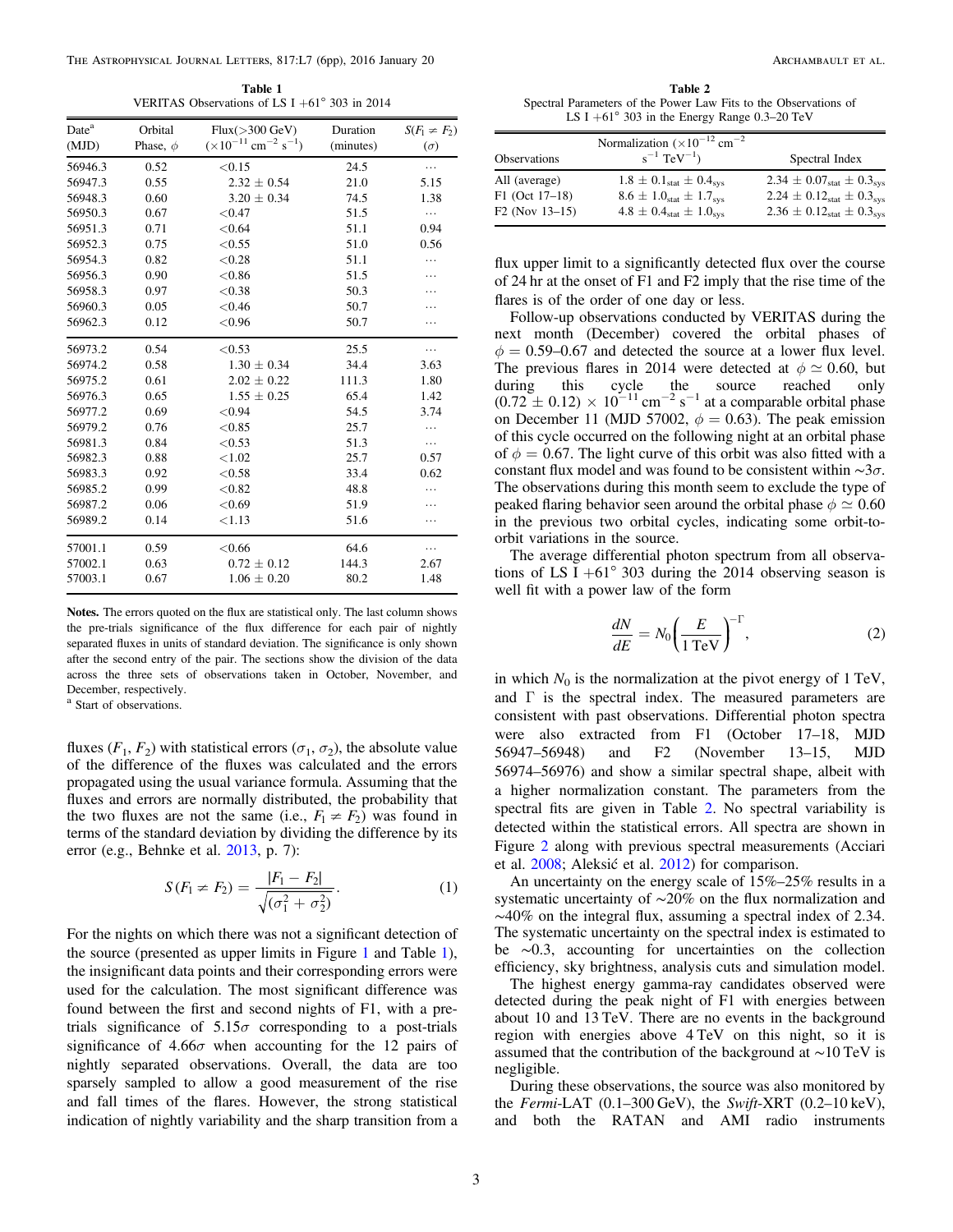<span id="page-4-0"></span>

Figure 2. Average and flare differential photon spectra of LS I  $+61^{\circ}$  303 from the VERITAS 2014 observations, shown in comparison with the average spectra from Acciari et al. ([2008](#page-5-11)) and Aleksić et al. ([2012](#page-5-23)).

 $(4/6-15$  GHz). In addition, H $\alpha$  monitoring of the system took place at the Ritter Observatory in Toledo, Ohio (USA). After F2 was detected by VERITAS, an Astronomer's Telegram<sup>[31](#page-4-1)</sup> (Holder [2014](#page-5-24)) was released, notifying the astronomical community of the historic flux levels and triggering more intense observations by multiwavelength partners, as well as additional observations with the MAGIC TeV observatory. The results of this multiwavelength campaign are under analysis and will be presented in a future publication.

## 3. DISCUSSION AND CONCLUSION

The nature of the compact object in LS I  $+61^{\circ}$  303 is not firmly established and, as a result, proposed emission mechanisms for the system cover a range of possibilities. These mechanisms fall into two main categories: microquasar  $(\mu Q)$  and pulsar binary (PB). In the  $\mu Q$  scenario, non-thermal particle-acceleration processes occur in the jet of an accreting compact object (see Bosch-Ramon & Khangulyan [2009](#page-5-25) for a review, or Massi et al. [2001](#page-5-26), [2015](#page-5-27); Massi & Jaron [2013](#page-5-28) for the specific case of LS I +61 $\degree$  303). The pulsar binary scenario utilizes the presence of a shocked wind in which particle acceleration is the result of the interaction between the stellar and the pulsar winds (e.g., Maraschi & Treves [1981;](#page-5-29) Dhawan et al. [2006](#page-5-30); Dubus [2006](#page-5-31)). While some versions of both models utilize a hadronic primary population, the majority of both model types employ leptonic origins for the observed nonthermal emission. In a leptonic scenario, the TeV emission is the result of inverse-Compton (IC) scattering of electrons accelerated in the jet  $(\mu Q)$  or at the shock front (PB).

Paredes-Fortuny et al. ([2015](#page-6-7)) present a general pulsar wind shock scenario with an inhomogeneous stellar wind in which the B0 Ve star disc is disrupted and fragments. The resulting clumps of the disc fall into the shock region, pushing the shock closer to the pulsar. The reduction in size of the pulsar wind termination shock could allow for increased acceleration efficiency on the timescale of a few hours, depending on the size and density of the disc fragments. Such a scenario could account for the exceptionally bright TeV flares and orbit-toorbit variations seen in LS I +61 $^{\circ}$  303.

Regardless of the primary mechanism to generate the emission, Khangulyan et al. ([2008](#page-5-32)) provide a prescription to calculate model-independent limits on the magnetic field strength and the efficiency of the accelerator within an IC scenario. Given the temperature  $T = 2.25 \times 10^4$  K (Dubus [2013](#page-5-18)) of the B0 Ve star in LS I +61 $^{\circ}$  303, the average energy of the stellar photons is  $3kT \approx 6$  eV, and the IC scattering takes place deep in the Klein–Nishina regime, in which most of the electron energy is transferred to the scattered photons. Thus, the presence of ∼10 TeV photons requires electrons with an energy of at least 10 TeV in the emitter, as well as forcing the acceleration time to be less than the cooling time. Two example cases will be used in the following discussion: the conservative case of a 10 TeV electron which must be present in the emitter, and a more optimistic case of a 20 TeV electron as there is no evidence of a cutoff in the photon spectrum. Following the calculations of Khangulyan et al. ([2008](#page-5-32)), the acceleration timescale of the electrons can be expressed as

<span id="page-4-2"></span>
$$
t_{\rm acc} = \eta_{\rm acc} r_{\rm L} c^{-1} \approx 0.1 \eta_{\rm acc} \left(\frac{E}{1 \,\text{TeV}}\right) \left(\frac{B}{1 \,\text{G}}\right)^{-1} \text{s},\tag{3}
$$

where  $r_L$  is the Larmor radius of the electron,  $\left(\frac{E}{1 \text{ TeV}}\right)$  is the energy of the electron in units of TeV,  $\left(\frac{B}{1 \text{ G}}\right)$  is the magnetic field strength in units of Gauss, and  $\eta_{\text{acc}} > 1$  is a parameter describing the efficiency of the accelerator (in general  $\eta_{\text{acc}} \gg 1$ ). The characteristic cooling time of electrons in the Klein–Nishina regime is given by

$$
t_{\rm KN} \approx 170 \left( \frac{w_r}{100 \text{ erg cm}^{-3}} \right)^{-1} \left( \frac{E}{1 \text{ TeV}} \right)^{0.7} \text{s}
$$
 (4)

where  $w_r = L_{\star}/(4\pi d^2 c)$  is the energy density of the starlight close to the compact object in which  $L_{\star}$  is the luminosity of the optical star and  $d^2$  is the distance between the emitter and the optical star. This distance cannot be much more than the orbital distance as otherwise the periodic component of the emission would be washed out, therefore the emitting region is assumed to be located close to the compact object. The temperature  $T = 2.25 \times 10^4$  K and radius  $R = 10 R_{\odot}$  (Dubus [2013](#page-5-18)) of the star in this system results in a total luminosity of  $L_{\star} \approx 9 \times 10^{37} \text{ erg s}^{-1}$ .

The synchrotron cooling time is given by

$$
t_{\rm sy} \approx 4 \times 10^2 \left(\frac{B}{1 \,\mathrm{G}}\right)^{-2} \left(\frac{E}{1 \,\mathrm{TeV}}\right)^{-1} \,\mathrm{s}.\tag{5}
$$

The relation  $t_{KN} < t_{sy}$  can be set due to the fact that IC losses in the Klein–Nishina regime allow for the hard electron spectra (harder than 2) necessary to produce hard gamma-ray spectral indices (from 2 to 2.5). Thus, the magnetic field in the emitter is constrained by the relation

$$
B < \frac{4.2 \times 10^{12}}{\sqrt{\pi}} \left(\frac{d}{cm}\right)^{-1} \left(\frac{E}{1 \, \text{TeV}}\right)^{-0.85} \, \text{G.} \tag{6}
$$

<span id="page-4-1"></span>[www.astronomerstelegram.org](http://www.astronomerstelegram.org)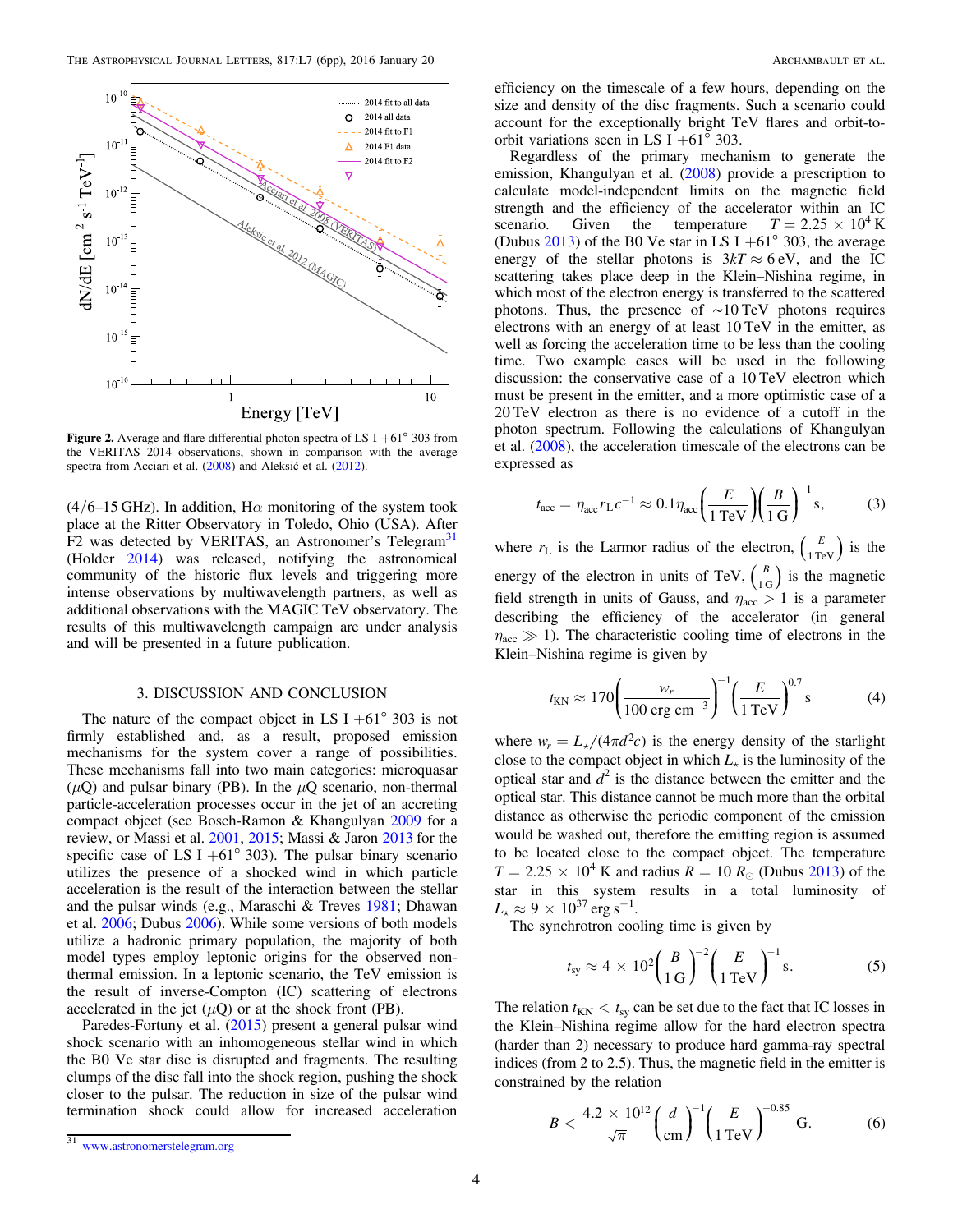Using  $\left(\frac{E}{1 \text{ TeV}}\right) = 10$  gives a value of  $B \lesssim 0.03$  G and using  $\left(\frac{E}{1 \text{TeV}}\right)$  = 20 results in  $B \lesssim 0.02$  G at apastron (close to the position in the orbit at which the flares were detected).

A fundamental condition is that the Larmor radius of the electrons must be considerably less than the linear size of the emitter. As before, the distance between the compact object and the emitter is used as an estimate of the linear size of the emitter. Rearranging Equation ([3](#page-4-2)) to get  $r_{\rm L} \approx 0.1 c \left(\frac{E}{1 \text{ TeV}}\right) \left(\frac{B}{1 \text{ G}}\right)^{-1} \text{ cm}$  $\left(\frac{E}{1 \text{ TeV}}\right) \left(\frac{B}{1 \text{ G}}\right)^{-1}$  cm and taking the ratio  $\frac{r_L}{d}$  gives a value of ∼10% of the total system size at apastron at the upper limit of the magnetic field strength ( $B = 0.03$  G) in the case of 10 TeV electrons. The Larmor radius of 20 TeV electrons is already ∼31% of the system size at apastron at the upper limit of the magnetic field strength ( $B = 0.02$  G). A lower magnetic field strength results in a larger Larmor radius. Given that the Larmor radius is such a large fraction of total system size, the leakage time of the electrons (not considered in this simple model) may already be the shortest timescale of the system, especially for higher-energy electrons.

The constraints are strongly dependent on the assumed location of the emitter, which has been taken to be coincident with the compact object in order to derive these limits. If the emitter is located farther from the star, the upper limit on the magnetic field is reduced even further and the orbital periodicity would be washed out. Regardless of the location of the emitter, the simple Klein–Nishina scattering assumed in this discussion implies a very hard synchrotron spectrum in the X-ray band. If the same population of electrons that is responsible for the VHE emission also produces the X-ray emission, photon indices softer than 1.3 in the X-ray regime (Kar [2015](#page-5-33)) may challenge this simple scenario, which requires an electron spectral index harder than 2 to produce hard gamma-ray spectral indices.

The VERITAS observations of the bright flares from LS I  $+61^{\circ}$  303 in 2014 provide constraints on the physical properties of the system around the acceleration region. The upper limit derived on the magnetic field strength following the prescription of Khangulyan et al. ([2008](#page-5-32)) results in a Larmor radius that is a sizeable fraction of the total system size. This implies that particle leakage from the system will be nonnegligible, a problem that is not accounted for in the model. In addition, the hard electron spectral index required to produce the observed gamma-ray spectral indices results in some tension with the photon indices in the X-ray regime. Both of these issues suggest that it is difficult for this type of simple model to reproduce the emission observed from the source. A beamed model could more easily account for the emission, hinting in favor of a  $\mu$ Q scenario for LS I +61° 303, although a jet-like structure could also be produced in PB systems (e.g., Bogovalov et al. [2008](#page-5-34)). A  $\mu$ Q scenario is also mildly favored by calculations of the mass of the compact object that place the minimum mass at about  $2.5 M_{\odot}$  (e.g., Punsly [1999](#page-6-8); Nuñez et al. [2011](#page-5-35)).

There are a number of insights that could aid in distinguishing between the  $\mu$ Q and PB scenarios. High-resolution radio imaging could reveal extended jet-like structures that would point to a  $\mu$ Q scenario. Refined measurements of the orbital parameters of the system constraining the inclination angle and hence the mass of the system could clearly identify the compact object as a black hole if its mass were found to be  $>3 M_{\odot}$ . The detection of pulsed emission from the source at any wavelength

would unambiguously identify the compact object as a pulsar, but it is also possible that the dense stellar environment of the source could hinder such a detection. A correlation between the electromagnetic emission and  $H\alpha$  variations would indicate that the emission is related to changes in the circumstellar disk of the optical star. It is clear that further observations of LS I  $+61^{\circ}$  303 are necessary across all wavelengths to fully understand the nature of the varying emission from this source.

This research is supported by grants from the U.S. Department of Energy Office of Science, the U.S. National Science Foundation and the Smithsonian Institution, and by NSERC in Canada. We acknowledge the excellent work of the technical support staff at the Fred Lawrence Whipple Observatory and at the collaborating institutions in the construction and operation of the instrument. The VERITAS Collaboration is grateful to Trevor Weekes for his seminal contributions and leadership in the field of VHE gamma-ray astrophysics, which made this study possible. A. O'FdB acknowledges support through the Young Investigators Program of the Helmholtz Association. A. W. Smith acknowledges support from the Fermi Cycle 7 Guest Investigator Program, grant number NNH13ZDA001N.

### REFERENCES

- <span id="page-5-12"></span>Abdo, A. A., Ackermann, M., Ajello, M., et al. 2009, [ApJL](http://dx.doi.org/10.1088/0004-637X/701/2/L123), [701, L123](http://adsabs.harvard.edu/abs/2009ApJ...701L.123A)
- <span id="page-5-4"></span>Abramowski, A., Aharonian, F., Ait Benkhali, F., et al. 2015, [A&A](http://dx.doi.org/10.1051/0004-6361/201525699), [577, A131](http://adsabs.harvard.edu/abs/2015A&A...577A.131H)
- <span id="page-5-11"></span>Acciari, V. A., Beilicke, M., Blaylock, G., et al. 2008, [ApJ,](http://dx.doi.org/10.1086/587736) [679, 1427](http://adsabs.harvard.edu/abs/2008ApJ...679.1427A)
- <span id="page-5-16"></span>Ackermann, M., Ajello, M., Ballet, J., et al. 2013, [ApJL](http://dx.doi.org/10.1088/2041-8205/773/2/L35), [773, L35](http://adsabs.harvard.edu/abs/2013ApJ...773L..35A)
- <span id="page-5-0"></span>Aharonian, F., Akhperjanian, A. G., Aye, K.-M., et al. 2005a, [A&A](http://dx.doi.org/10.1051/0004-6361:20052983), [442, 1](http://adsabs.harvard.edu/abs/2005A&A...442....1A)
- <span id="page-5-1"></span>Aharonian, F., Akhperjanian, A. G., Aye, K.-M., et al. 2005b, [Sci](http://dx.doi.org/10.1126/science.1113764), [309, 746](http://adsabs.harvard.edu/abs/2005Sci...309..746A)
- <span id="page-5-3"></span>Aharonian, F. A., Akhperjanian, A. G., Bazer-Bachi, A. R., et al. 2007, [A&A](http://dx.doi.org/10.1051/0004-6361:20077299)[,](http://adsabs.harvard.edu/abs/2007A&A...469L...1A) [469, L1](http://adsabs.harvard.edu/abs/2007A&A...469L...1A)
- <span id="page-5-2"></span>Albert, J., Aliu, E., Anderhub, H., et al. 2006, [Sci](http://dx.doi.org/10.1126/science.1128177), [312, 1771](http://adsabs.harvard.edu/abs/2006Sci...312.1771A)
- <span id="page-5-23"></span>Aleksić, J., Alvarez, E. A., Antonelli, L. A., et al. 2012, [ApJ](http://dx.doi.org/10.1088/0004-637X/746/1/80), [746, 80](http://adsabs.harvard.edu/abs/2012ApJ...746...80A)
- <span id="page-5-13"></span>Aliu, E., Archambault, S., Behera, B., et al. 2013, [ApJ,](http://dx.doi.org/10.1088/0004-637X/779/1/88) [779, 88](http://adsabs.harvard.edu/abs/2013ApJ...779...88A)
- <span id="page-5-17"></span>Aragona, C., McSwain, M. V., Grundstrom, E. D., et al. 2009, [ApJ](http://dx.doi.org/10.1088/0004-637X/698/1/514), [698, 514](http://adsabs.harvard.edu/abs/2009ApJ...698..514A)
- <span id="page-5-22"></span>Behnke, O., Kröninger, K., Schott, G., & Schörner-Sadenius, T. (ed.) 2013, Data Analysis in High Energy Physics (New York: Wiley-VCH Verlag GmbH & Co. KGaA)
- <span id="page-5-34"></span>Bogovalov, S. V., Khangulyan, D. V., Koldoba, A. V., Ustyugova, G. V., & Aharonian, F. A. 2008, [MNRAS](http://dx.doi.org/10.1111/j.1365-2966.2008.13226.x), [387, 63](http://adsabs.harvard.edu/abs/2008MNRAS.387...63B)
- <span id="page-5-25"></span>Bosch-Ramon, V., & Khangulyan, D. 2009, [IJMPD](http://dx.doi.org/10.1142/S0218271809014601), [18, 347](http://adsabs.harvard.edu/abs/2009IJMPD..18..347B)
- <span id="page-5-8"></span>Casares, J., Ribas, I., Paredes, J. M., Martí, J., & Allende Prieto, C. 2005, [MNRAS](http://dx.doi.org/10.1111/j.1365-2966.2005.09106.x), [360, 1105](http://adsabs.harvard.edu/abs/2005MNRAS.360.1105C)
- <span id="page-5-30"></span>Dhawan, V., Mioduszewski, A., & Rupen, M. 2006, in Proc. VI Microquasars and Beyond: From Binaries to Galaxies, ed. T. Belloni (Trieste: POS)
- <span id="page-5-31"></span><span id="page-5-18"></span>Dubus, G. 2006, [A&A,](http://dx.doi.org/10.1051/0004-6361:20054779) [3, 801](http://adsabs.harvard.edu/abs/2006A&A...456..801D) Dubus, G. 2013, [A&ARv](http://dx.doi.org/10.1007/s00159-013-0064-5), [21, 64](http://adsabs.harvard.edu/abs/2013A&ARv..21...64D)
- <span id="page-5-10"></span>Esposito, P., Caraveo, P. A., Pellizzoni, A., et al. 2007, [A&A,](http://dx.doi.org/10.1051/0004-6361:20078334) [474, 575](http://adsabs.harvard.edu/abs/2007A&A...474..575E)
- <span id="page-5-6"></span>
- <span id="page-5-14"></span>Frail, D. A., & Hjellming, R. M. 1991, [AJ,](http://dx.doi.org/10.1086/115833) [101, 2126](http://adsabs.harvard.edu/abs/1991AJ....101.2126F) Gregory, P. 2002, [ApJ](http://dx.doi.org/10.1086/341257), [525, 427](http://adsabs.harvard.edu/abs/2002ApJ...575..427G)
- <span id="page-5-24"></span>Holder, J. 2014, ATel, [6785](http://adsabs.harvard.edu/abs/2014ATel.6785....1H)
- <span id="page-5-19"></span>Holder, J., Acciari, V. A., Aliu, E., et al. 2008, in AIP Conf. Ser. 1085, High Energy Gamma-Ray Astronomy, ed. F. A. Ahronian, W. Hoffmann, & F. Rieger (Melville, NY: AIP), [657](http://adsabs.harvard.edu/abs/2008AIPC.1085..657H)
- <span id="page-5-7"></span>Hutchings, J., & Crampton, D. 1981, [PASP,](http://dx.doi.org/10.1086/130863) [93, 486](http://adsabs.harvard.edu/abs/1981PASP...93..486H)
- <span id="page-5-33"></span>Kar, P. 2015, in Proc. 34th ICRC, 34, 818
- <span id="page-5-32"></span>Khangulyan, D., Aharonian, F., & Bosch-Ramon, V. 2008, [MNRAS,](http://dx.doi.org/10.1111/j.1365-2966.2007.12572.x) [383, 467](http://adsabs.harvard.edu/abs/2008MNRAS.383..467K)
- <span id="page-5-20"></span>Kieda, D. 2013, in Proc. 33rd ICRC, 33, 0830
- <span id="page-5-15"></span>Li, J., Torres, D. F., Zhang, S., et al. 2012, [ApJL,](http://dx.doi.org/10.1088/2041-8205/744/1/L13) [744, L13](http://adsabs.harvard.edu/abs/2012ApJ...744L..13L)
- <span id="page-5-21"></span>Li, T.-P., & Ma, Y.-Q. 1983, [ApJ,](http://dx.doi.org/10.1086/161295) [272, 317](http://adsabs.harvard.edu/abs/1983ApJ...272..317L)
- <span id="page-5-5"></span>Lyne, A. G., Stappers, B. W., Keith, M. J., et al. 2015, [MNRAS](http://dx.doi.org/10.1093/mnras/stv236), [451, 581](http://adsabs.harvard.edu/abs/2015MNRAS.451..581L)
- <span id="page-5-29"></span>Maraschi, L., & Treves, A. 1981, [MNRAS](http://dx.doi.org/10.1093/mnras/194.1.1P), [194, 1](http://adsabs.harvard.edu/abs/1981MNRAS.194P...1M)
- <span id="page-5-28"></span>Massi, M., & Jaron, F. 2013, [A&A,](http://dx.doi.org/10.1051/0004-6361/201219685) [554, A105](http://adsabs.harvard.edu/abs/2013A&A...554A.105M)
- <span id="page-5-27"></span>Massi, M., Jaron, F., & Hovatta, T. 2015, [A&A](http://dx.doi.org/10.1051/0004-6361/201525643), [575, L9](http://adsabs.harvard.edu/abs/2015A&A...575L...9M)
- <span id="page-5-26"></span>Massi, M., Ribó, M., Paredes, J. M., Peracaula, M., & Estalella, R. 2001, [A&A](http://dx.doi.org/10.1051/0004-6361:20010953)[,](http://adsabs.harvard.edu/abs/2001A&A...376..217M) [376, 217](http://adsabs.harvard.edu/abs/2001A&A...376..217M)
- <span id="page-5-35"></span>Nuñez, P. D., LeBohec, S., & Vincent, S. 2011, [ApJ,](http://dx.doi.org/10.1088/0004-637X/731/2/105) [731, 105](http://adsabs.harvard.edu/abs/2011ApJ...731..105N)
- <span id="page-5-9"></span>Paredes, J. M., Marti, J., Peracaula, M., & Ribo, M. 1997, A&A, [320, L25](http://adsabs.harvard.edu/abs/1997A&A...320L..25P)